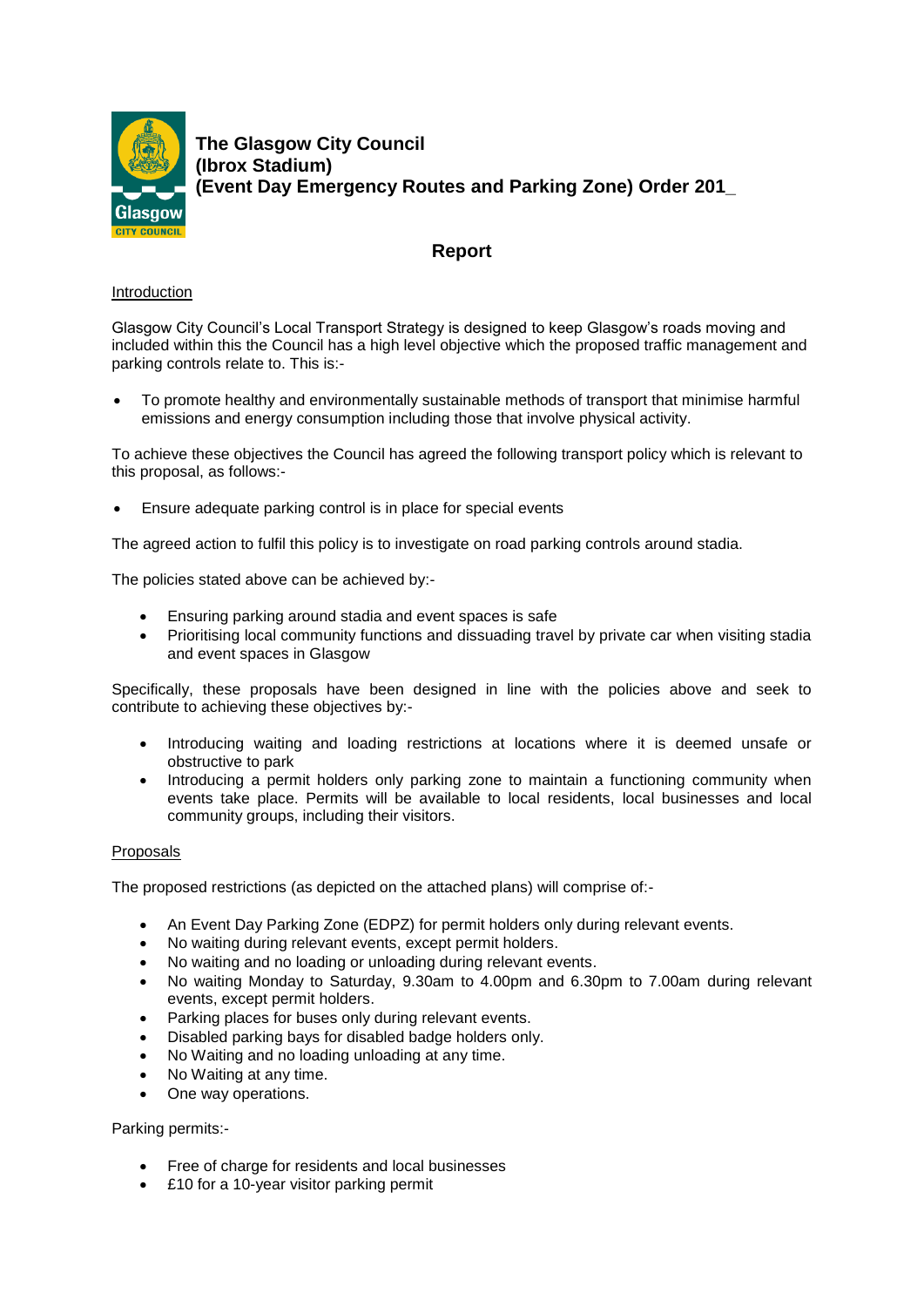## **Background**

**Event Day Emergency Routes** – The current coning for Ibrox Stadium is ineffective and it is also an inefficient use of expenditure to provide cones at every event. Therefore, in collaboration with Police Scotland, Emergency Routes have been identified and, as part of these proposals, will be kept clear by permanent lining and signing.

**Event Day Parking Zones** – Currently, there is insufficient off-road parking available at the main stadia in Glasgow to accommodate all those driving to events there. Some of these car trips will be eliminated by restricting the availability of on-road parking spaces in the area to spectators.

It is the Council's policy to encourage the use of more sustainable transport methods. In addition to this, the local community has raised many concerns regarding intrusive and obstructive parking in residential areas.

In view of this, an Event Day Parking Zone is being proposed to discourage supporters from parking their vehicles on roads close to the stadium and encourage more sustainable modes of transport instead. Reducing the number of vehicles on the roads around the stadium will also help general traffic flows, especially bus services which currently suffer significant delays on event days.

## Each element of the proposals is detailed below:-

## **Event Day Parking Zone (EDPZ)**

Restrictions are imposed by installing zone signing at each entry point to the zone. These 'Zone Entry' signs will show the time and date the restrictions are in place and will be displayed in advance to notify the local community. There are NO parking bays marked, thereby allowing residents' current parking arrangements to remain unaffected.

The restriction being enforced within an EDPZ is **'no waiting during relevant events except by permit holders'** so would allow loading and unloading to take place during operational times.

Resident's parking permits would be free for each vehicle registered at a residential address within the identified zone boundary and visitor's parking permits would be available to residents at a one-off cost of £10 per permit. Businesses would also be issued free business parking permits for each of their employees. During a relevant event, only vehicles which display a valid parking permit or a disabled person's badge would be eligible to park in any of the restricted streets.

## **No waiting during relevant events, except permit holders**

As the majority of Paisley Road West is currently uncontrolled and cannot be included within an Event Day Parking Zone it is proposed to make these areas for permit holders only during relevant events. Any existing pay & display parking places and loading facilities will remain unaffected.

This restriction would also allow loading and unloading to take place during operational times.

# **No waiting and no loading or unloading during relevant events**

These restrictions are proposed at locations where waiting and loading is deemed obstructive during relevant events in terms of negatively affecting traffic flow on main routes to and from the stadium. However, parking is generally deemed safe and will be permitted outside of any relevant events.

## **No waiting Monday to Saturday, 9.30am to 4.00pm and 6.30pm to 7.00am during relevant events, except permit holders**

These restrictions are proposed on parts of Paisley Road West where a peak-time restriction currently exists. This peak time restriction would remain, however outside of these times, and during relevant events these areas would be for permit holders only.